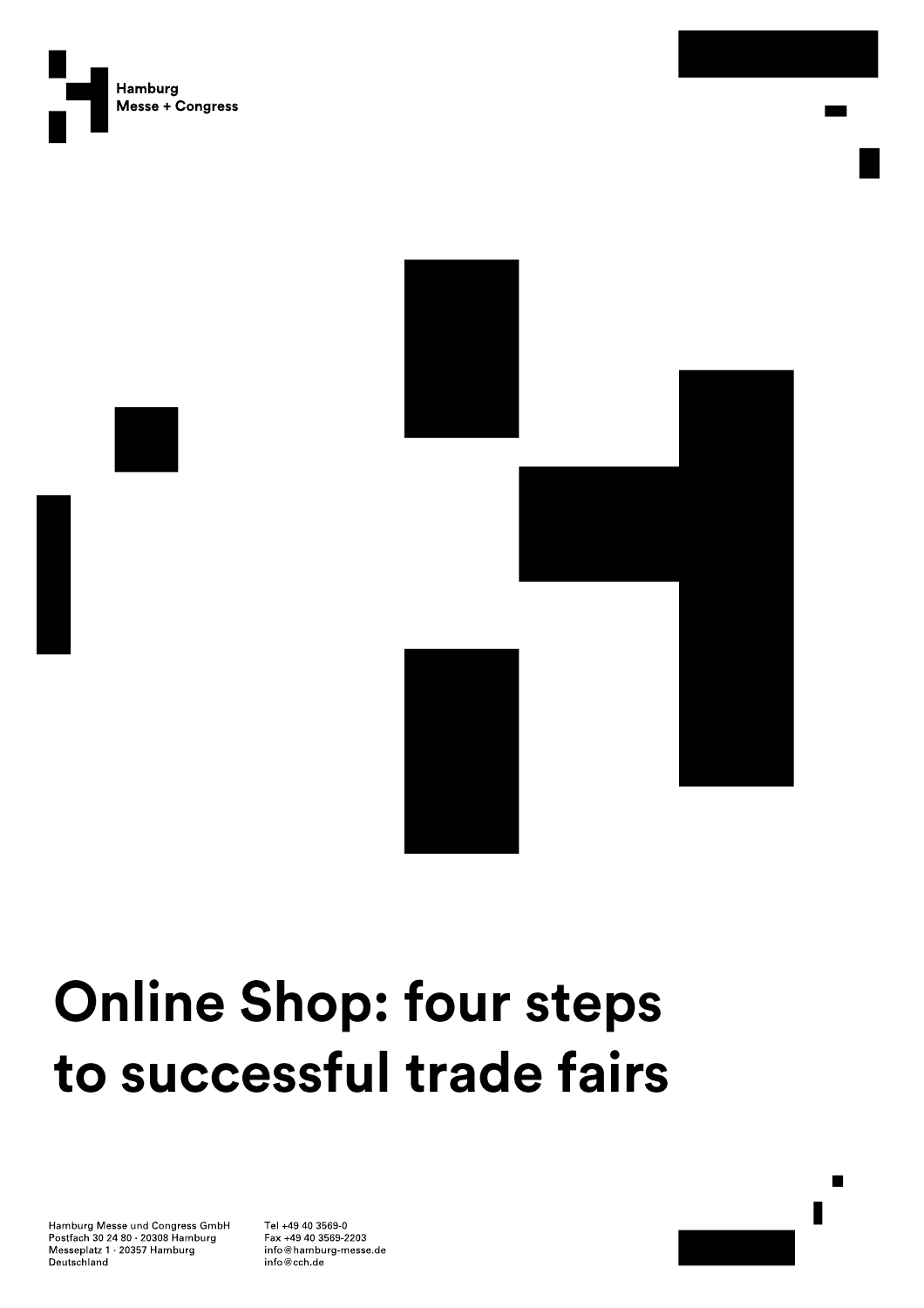

# We are offering our services conveniently via the Online Shop to simplify the preparation of your trade fair presentation.

Ordering is simple and tailored to your needs.

#### 1) LOGIN

You will receive the login credentials to the Online Service Center with your admission to the event. Please fill in the credentials on the starting page (ill. left, highlighted in yellow) and select Login to proceed to our Online Shop (ill. right, highlighted in yellow). In the case of certain thirdparty events, login to the Online Service Center is not required and the Online Shop is accessed directly from the organizer's system.

| Home-                                 | german   english                                                                                                                                                                                                                                                        | $-1$ | <b>TEST SHOP Services</b>  |                                                      |                                                                                                                | 01.07.2020 - 05.07.2020      |
|---------------------------------------|-------------------------------------------------------------------------------------------------------------------------------------------------------------------------------------------------------------------------------------------------------------------------|------|----------------------------|------------------------------------------------------|----------------------------------------------------------------------------------------------------------------|------------------------------|
|                                       |                                                                                                                                                                                                                                                                         |      | stand A1.999               |                                                      |                                                                                                                | Book your services           |
|                                       |                                                                                                                                                                                                                                                                         |      | Stand data                 |                                                      |                                                                                                                | $\checkmark$                 |
|                                       |                                                                                                                                                                                                                                                                         |      | Address data               |                                                      |                                                                                                                | $\checkmark$                 |
|                                       |                                                                                                                                                                                                                                                                         |      | Co-exhibitors              |                                                      |                                                                                                                | $\checkmark$                 |
|                                       |                                                                                                                                                                                                                                                                         |      | <b>Documents</b>           |                                                      |                                                                                                                | $\checkmark$                 |
|                                       |                                                                                                                                                                                                                                                                         |      | stand A1.123               |                                                      |                                                                                                                | Book your services           |
|                                       | Welcome to the Online Service Center (OSC) of Hamburg Messe und Congress                                                                                                                                                                                                |      | Stand data<br>Address data |                                                      |                                                                                                                | $\checkmark$<br>$\checkmark$ |
| Exhibitor                             |                                                                                                                                                                                                                                                                         |      |                            |                                                      |                                                                                                                |                              |
|                                       | You are an exhibitor at one of our events. You have received your access data valid for all future events.                                                                                                                                                              |      | Co-exhibitors              |                                                      |                                                                                                                | $\checkmark$                 |
| These are valid for all future fairs. |                                                                                                                                                                                                                                                                         |      | Documents                  |                                                      |                                                                                                                | $\checkmark$                 |
|                                       | This access data enable you to register online for your chosen event.                                                                                                                                                                                                   |      |                            |                                                      |                                                                                                                |                              |
|                                       | After receiving the admission you can order your service bookings.                                                                                                                                                                                                      |      |                            |                                                      |                                                                                                                |                              |
| Press                                 |                                                                                                                                                                                                                                                                         |      |                            |                                                      |                                                                                                                |                              |
| complete your online accreditation.   | Have you previously received accreditation at one of our fairs or exhibitions as a media representative, and did you receive specific access data? Then you can login online and                                                                                        |      |                            |                                                      |                                                                                                                |                              |
|                                       | We trust you will understand that we cannot give you approval for all events. If you are interested in a further event, please contact us at presse@hamburg-messe de. We will then<br>check your inquiry and make contact with you. We apologise for any inconvenience. |      |                            |                                                      |                                                                                                                |                              |
|                                       | Your Press and PR Department at Hamburg Messe und Congress GmbH                                                                                                                                                                                                         |      |                            |                                                      |                                                                                                                |                              |
| <b>Customer Number:</b>               |                                                                                                                                                                                                                                                                         |      |                            |                                                      |                                                                                                                |                              |
|                                       |                                                                                                                                                                                                                                                                         |      |                            | Welcome to TEST SHOP Services                        |                                                                                                                |                              |
| Password:                             |                                                                                                                                                                                                                                                                         |      |                            | <b>S</b> Information and Permits                     | Applications and approvals. Fire protection, Stand<br>parties. Travel and accomodation                         | $\checkmark$                 |
|                                       |                                                                                                                                                                                                                                                                         |      |                            |                                                      |                                                                                                                |                              |
| Remember access data                  |                                                                                                                                                                                                                                                                         |      |                            | Stand construction                                   | Stand packages, Additional Equipment for Stand<br>Packages, Stand construction elements, Flooring              | $\checkmark$                 |
| Login <sub>63</sub>                   |                                                                                                                                                                                                                                                                         |      |                            | <b>72</b> Technical services                         | AV equipment, Celling fixtures, Lighting + Truss                                                               |                              |
| Forgot password?                      |                                                                                                                                                                                                                                                                         |      |                            |                                                      | systems, Electrical installations. Gas and compressed<br>air, Internet and Phones, Viater Installations, Steam | $\checkmark$                 |
| These login details are confidential. |                                                                                                                                                                                                                                                                         |      |                            |                                                      | ostracion                                                                                                      |                              |
|                                       |                                                                                                                                                                                                                                                                         |      |                            | <b>E3</b> Stand equipment                            | Flower decoration, Familian, Kitchen appliences.                                                               | $\checkmark$                 |
|                                       |                                                                                                                                                                                                                                                                         |      |                            | Stand service                                        | Waste collection, Cleaning, Catering, Personnel, Cab.<br>coupons, Insurances                                   | $\checkmark$                 |
|                                       |                                                                                                                                                                                                                                                                         |      |                            | <b>Cutdoor Advertising, Promotion licence, Press</b> |                                                                                                                | $\checkmark$                 |
|                                       |                                                                                                                                                                                                                                                                         |      |                            | Parking and Logistics                                | Parking. Forwarding services, Transportation of goods,<br>Registration for delivery of exhibits                | $\checkmark$                 |
|                                       |                                                                                                                                                                                                                                                                         |      |                            | Room for meetings or conferences                     |                                                                                                                |                              |
|                                       |                                                                                                                                                                                                                                                                         |      |                            | Stand photography                                    |                                                                                                                | $\check{~}$                  |
|                                       |                                                                                                                                                                                                                                                                         |      |                            |                                                      |                                                                                                                |                              |
|                                       |                                                                                                                                                                                                                                                                         |      |                            |                                                      |                                                                                                                |                              |
|                                       |                                                                                                                                                                                                                                                                         |      |                            |                                                      |                                                                                                                |                              |
|                                       |                                                                                                                                                                                                                                                                         |      |                            |                                                      |                                                                                                                |                              |

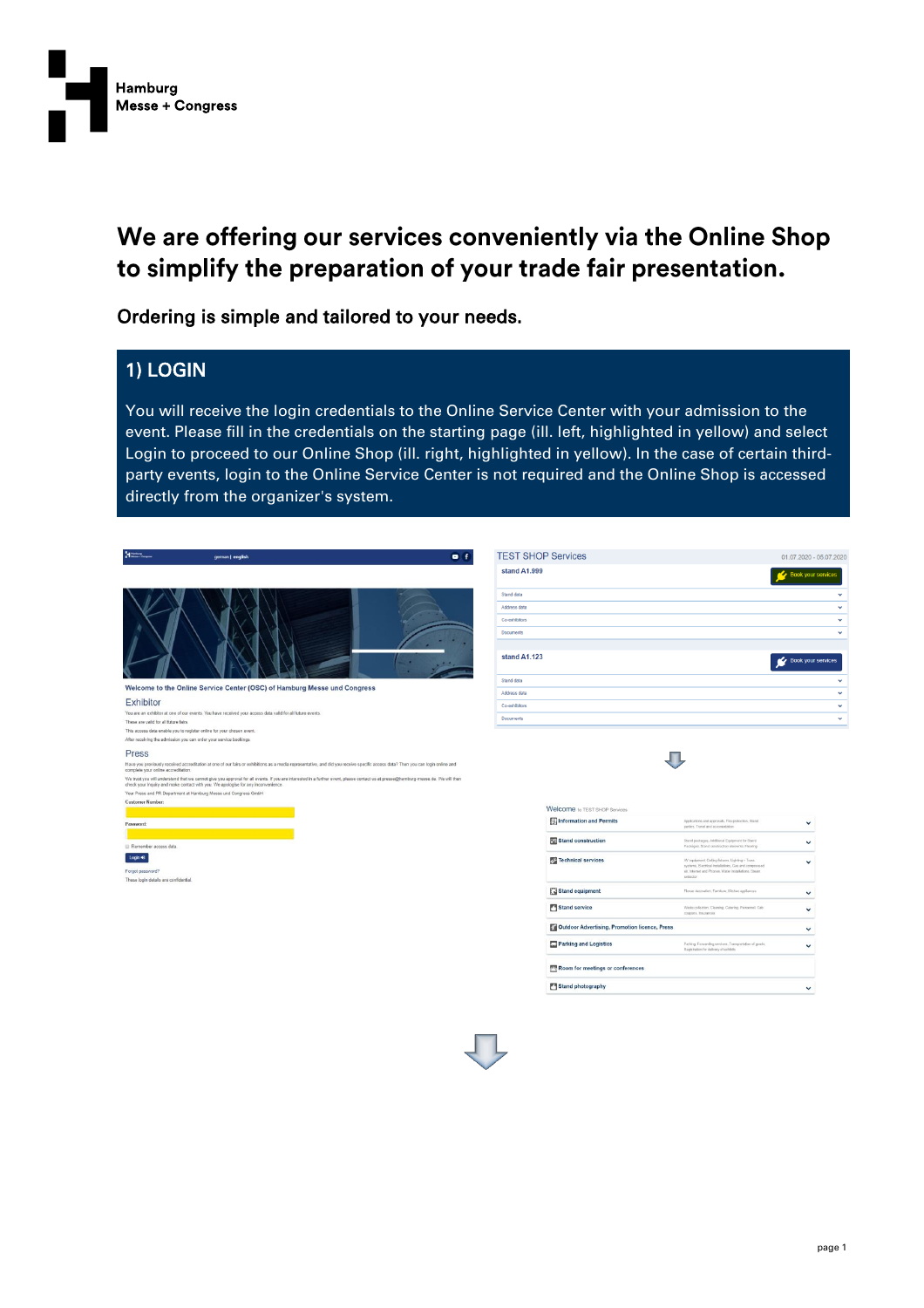

#### 2) MY DATA

- My booth: Please doublecheck your booth and adress data. If necessary, inform us about changes or add a new invoice address via the Online Shop.
- My documents: Upload your stand sketch here as well as additional documents. You will also find your confirmation of orders here soon.
- Billing address: You can add an additional invoice address here.
- Authorizations / Sub-permission: You can create a sub permission that allows your stand builder or exhibition agency to access the online ordering system / Online Shop on your behalf. Decide who will be paying for the services that are ordered. The contractual partner you have authorized to place orders will receive an e-mail with his own access information. You will receive a confirmation as soon as the sub-permission request has been approved.



#### Sub-permission

You have the option of applying for authorisation that allows your company partners to access the on-line ordering system, and you can also decide who will be paying for the services that are ordered

The company partner you have authorised to place orders, will receive an e-mail with his own access information. You will receive a confirmation as soon as the the sub- permission request has been approved.



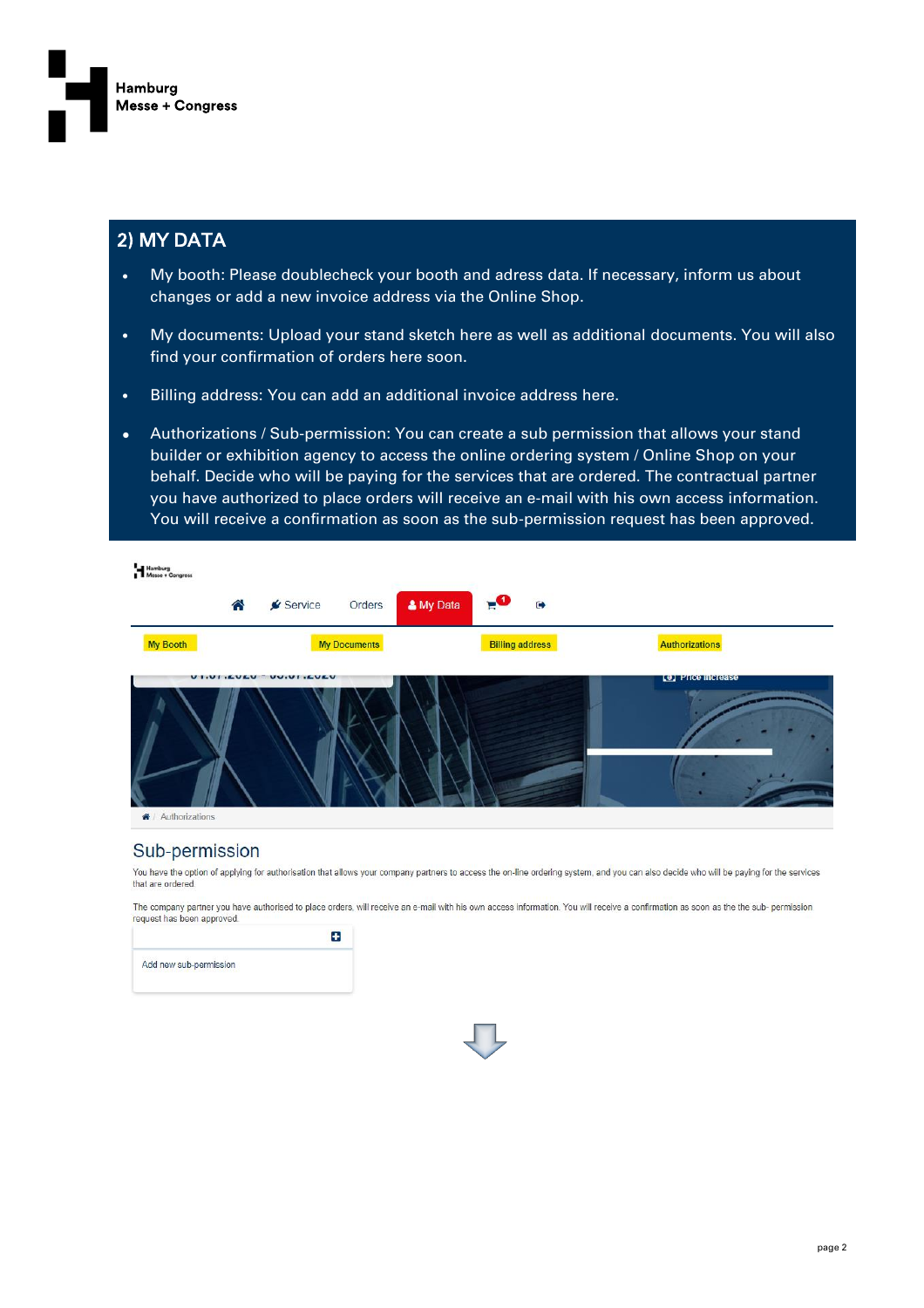

#### 3) SELECT SERVICES & SHOPPING BASKET

Select the corresponding group of services as well as your items (ill. left). All services are listed in detail. Or you can enter the item you are looking for in *search here* (ill. right, highlighted in yellow). Please always complete the mandatory fields. Then place the service into the shopping basket, review it and accept the General Terms and Conditions for Services. Initiate order by pressing button *order*. Goods in the shopping cart are not considered an oder! Please complete your oder by clicking the order button.





| S Information and Permits     | Applications and approvals, Fire protection, Stand<br>parties. Travel and accomodation            | ູ |
|-------------------------------|---------------------------------------------------------------------------------------------------|---|
| <b>FLI</b> Stand construction | Stand packages, Additional Equipment for Stand<br>Packages, Stand construction elements, Flooring | ັ |



#### Shopping basket

Thank you for your order and for using our services. You can call up the contents and processing status of your order at any time under Current Fairs in the Online Service Center.

You will shortly receive a confirmation e-mail. Please note: This e-mail does not constitute binding acceptance of your order. Your order is not accepted as binding until we or the service

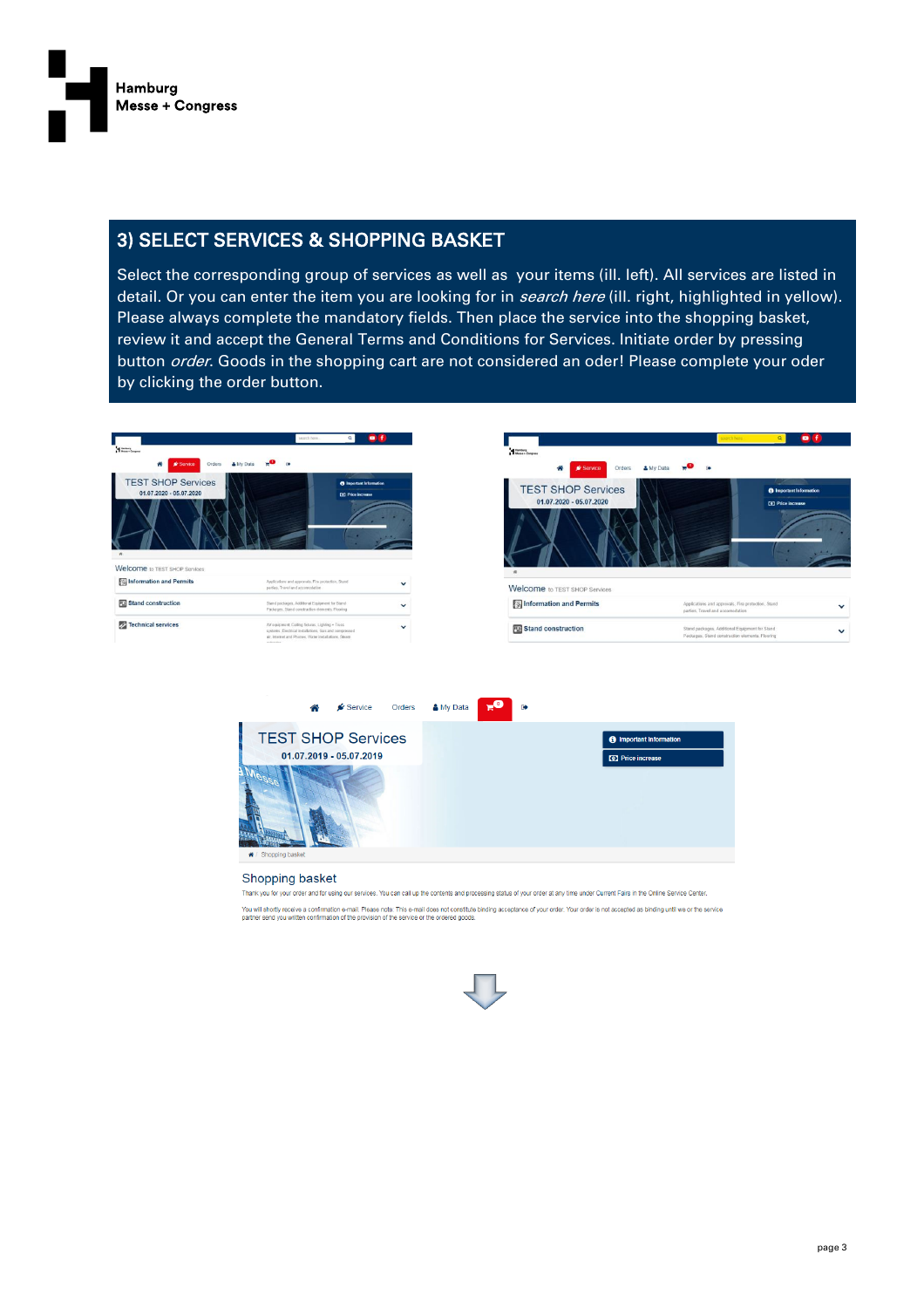

### 4) PLACED ORDERS

Rewiev the current status of your order at any time by selecting *current fair* (ill., highlighted in yellow). Use the trash-button to cancel the item (ill., highlighted in yellow). Cancellations are possible until four weeks before the start of the event (deadline)!